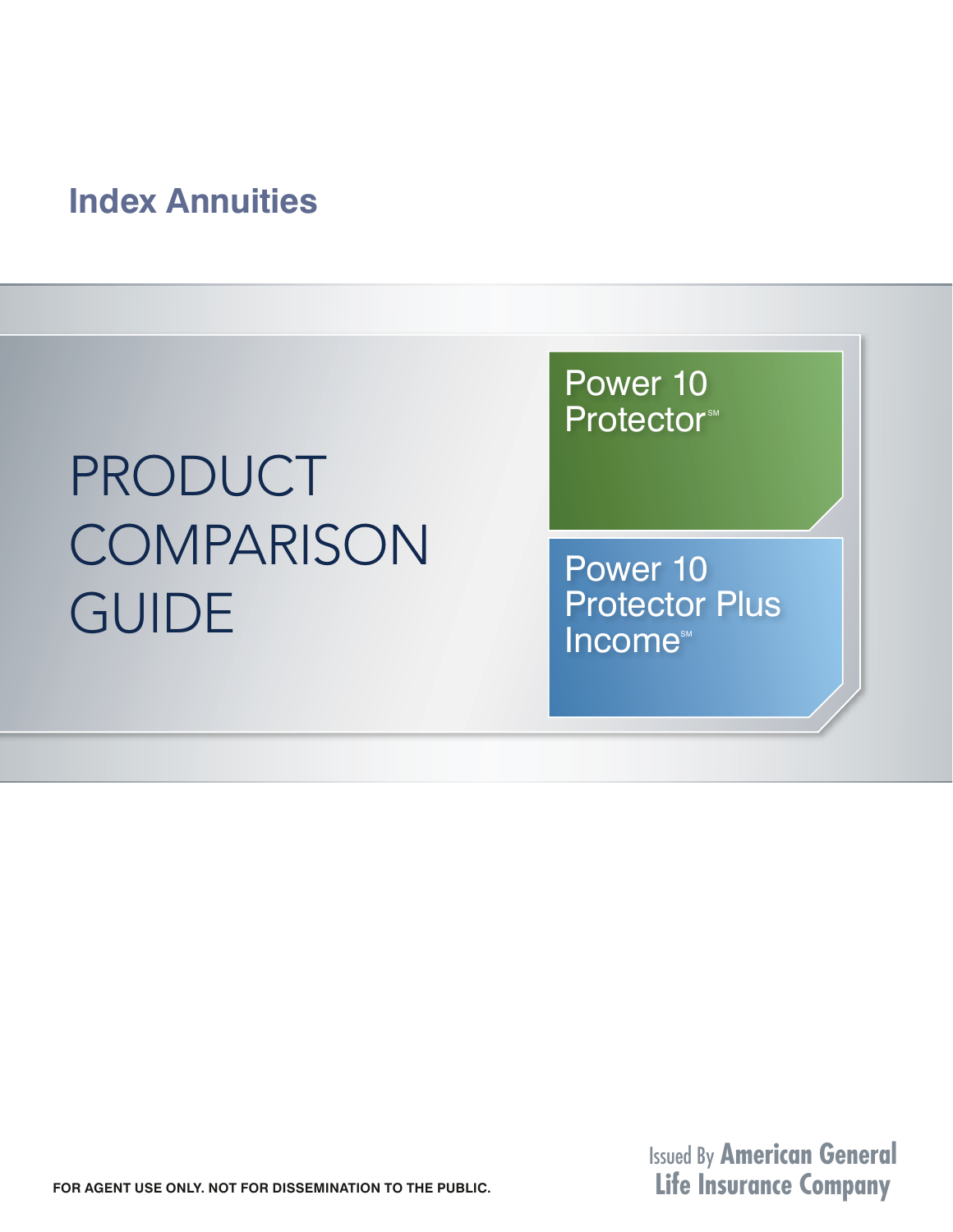|                                                                       | <b>Power 10 Protector</b>                                                                                                                                                                                                        |
|-----------------------------------------------------------------------|----------------------------------------------------------------------------------------------------------------------------------------------------------------------------------------------------------------------------------|
| <b>Description</b>                                                    | Index annuity focusing on asset accumulation with premium enhancement (bonus) and no guarant                                                                                                                                     |
| <b>Issue age</b>                                                      | 0-75 owner and annuitant (may vary by state)                                                                                                                                                                                     |
| <b>Premium</b>                                                        | • Initial: \$25,000 minimum (qualified and non-qualified)<br>• Subsequent: Only in the first 30 days after contract issue<br>• Requires prior company approval if total of all contracts issued to the same owner and/or annuita |
| <b>Premium Enhancement</b>                                            | 3% of all premiums paid in the first 30 days after contract issue. Premium enhancement may not be<br>in certain states.                                                                                                          |
| <b>Premium Enhancement</b><br><b>Recapture</b>                        | Applies upon death, annuitization, full surrender or partial withdrawals exceeding the 10% Free With<br>10 years: 100-90-80-70-60-50-40-30-20-10-0%. State variations apply. See Key Terms and Definition                        |
| <b>Lifetime Income Plus</b><br><b>Guaranteed Living Benefit Rider</b> | Not available                                                                                                                                                                                                                    |
| <b>Interest Crediting Strategies</b>                                  | • 5 Index Interest Accounts (see details below)<br>• 1-Year Fixed Interest Account                                                                                                                                               |
| <b>Death Benefit</b>                                                  | Greater of 1) the annuity contract value adjusted for any premium enhancement recapture; or 2) Mir                                                                                                                               |
| <b>Free Withdrawals</b>                                               | Up to 10% of the annuity contract value (based on prior anniversary value) if taken after the first con                                                                                                                          |
| <b>Withdrawal Charge</b>                                              | Applies to amounts in excess of the 10% Free Withdrawal Amount. Declines over 10 years: 10-9-8-7                                                                                                                                 |
| <b>Market Value Adjustment (MVA)</b>                                  | Applies to any withdrawals subject to withdrawal charges. MVA based on changes in the Barclays U<br>Not applicable in all states. See below for waiver of withdrawal charge and MVA.                                             |
| <b>Minimum Withdrawal Value</b>                                       | 87.5% of premiums, growing at an annual rate of 1% compounded daily (less withdrawals, excluding<br>and MVA). State variations apply.                                                                                            |
| <b>Required Minimum Distributions</b><br>(RMDs)                       | Withdrawal charges and MVA will not apply to RMDs attributable to the contract. RMDs count again<br>Amount. Failure to satisfy the RMD requirements may result in a tax penalty.                                                 |
| <b>Annuitization Choices</b>                                          | Life income; joint and survivor annuity; joint and survivor annuity with 10- or 20-year period certain;<br>10- or 20-year period certain; and income for a specified period (5-30 years)                                         |
| <b>Cash Surrender Value</b>                                           | Greater of 1) Minimum Withdrawal Value; or 2) contract value adjusted for any MVA, withdrawal char<br>enhancement recapture                                                                                                      |

Note: This product comparison is not intended to be all-inclusive. State variations may apply. Do not state or imply that the purchase of this annuity is like an invest Lifetime Income Plus rider is the "Optional Guaranteed Living Benefit Rider." Please refer to the Owner Acknowledgment and Disclosure Statement for more information.

| <b>Index Interest Accounts</b>                                                                                                                                   |                                                                                                                                                                                            |                |        |                           |  |  |  |  |
|------------------------------------------------------------------------------------------------------------------------------------------------------------------|--------------------------------------------------------------------------------------------------------------------------------------------------------------------------------------------|----------------|--------|---------------------------|--|--|--|--|
| Index Interest Account                                                                                                                                           | Index Interest Calculation Is Based on:                                                                                                                                                    | Index Rate Cap | Spread | <b>Participation Rate</b> |  |  |  |  |
| <b>Annual Point-to-Point</b><br>$(S&P 500^{\circ})$                                                                                                              | Annual point-to-point change in the S&P 500 <sup>®</sup><br>(excluding dividends)                                                                                                          | Yes            | No.    | 100%                      |  |  |  |  |
| <b>Monthly Point-to-Point</b><br>Sum of 12 monthly point-to-point percentage<br>changes in the S&P 500 <sup>®</sup> (excluding dividends)<br>Additive (S&P 500®) |                                                                                                                                                                                            | Yes            | No.    | 100%                      |  |  |  |  |
| <b>Monthly Average</b><br>$(S&P 500^{\circ})$                                                                                                                    | Percentage difference between the average of the<br>S&P 500 <sup>®</sup> monthly anniversary values (excluding<br>dividends) and the index value at the beginning of<br>that contract year | No.            | Yes    | 100%                      |  |  |  |  |
| <b>Annual Point-to-Point</b><br>(ML Strategic Balanced Index <sup>™</sup> )                                                                                      | Annual point-to-point change in the ML Strategic<br>Balanced Index <sup>™</sup>                                                                                                            | No.            | Yes    | 100%                      |  |  |  |  |
| 2-Year Point-to-Point<br>(ML Strategic Balanced Index <sup>™</sup> )                                                                                             | Change in the ML Strategic Balanced Index <sup>™</sup> at<br>the end of the two-year period                                                                                                | No.            | Yes    | 100%                      |  |  |  |  |

Note: The spread or cap is set for each index term by American General Life Insurance Company. The total spread for the ML Strategic Balanced Index™ 2-Year Point-to-Point Index Interest Account is the annualized spread multiplied by two. The participation rate is guaranteed for the life of the contract. The Monthly Average Index Interest Account is provided through the Periodic Average Index Interest Account Rider.

### **FOR AGENT USE ONLY. NOT FOR DISSEMINATION TO THE PUBLIC.**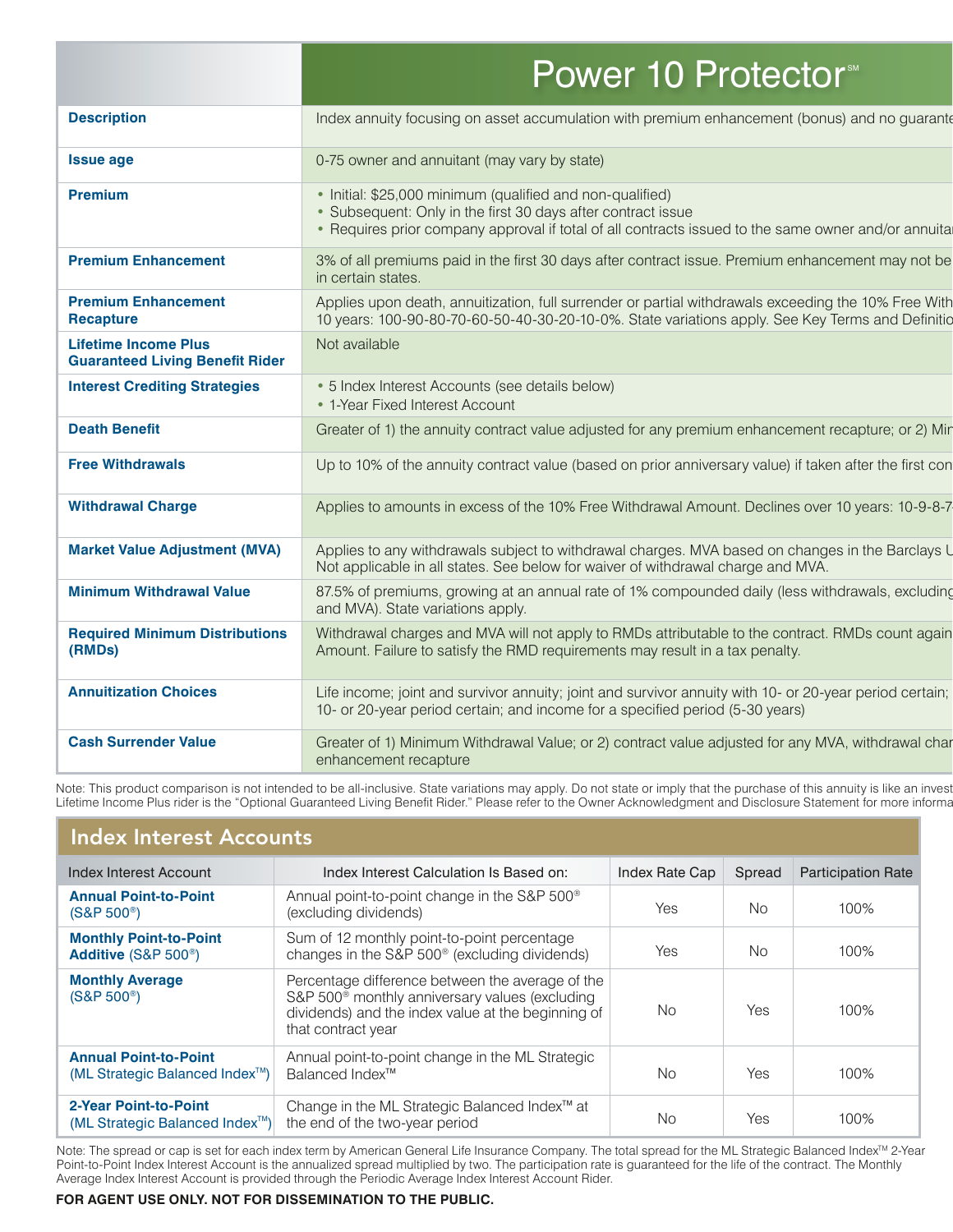|                                                                 | Power 10 Protector Plus Income                                                                                                                                                                                                                     |
|-----------------------------------------------------------------|----------------------------------------------------------------------------------------------------------------------------------------------------------------------------------------------------------------------------------------------------|
| eed living benefit rider                                        | Index annuity focusing on retirement income with premium enhancement (bonus) and guaranteed living<br>benefit rider                                                                                                                                |
|                                                                 | 50-75 owner and annuitant (may vary by state)                                                                                                                                                                                                      |
|                                                                 | Same                                                                                                                                                                                                                                               |
| nt exceeds \$1 million                                          |                                                                                                                                                                                                                                                    |
| available                                                       | Same                                                                                                                                                                                                                                               |
| drawal Amount. Declines over<br>ins below for more information. | Same                                                                                                                                                                                                                                               |
|                                                                 | Automatically included as part of the contract for an annual fee of 0.95% of the Income Base (see details on right)                                                                                                                                |
|                                                                 | Same                                                                                                                                                                                                                                               |
| <b>imum Withdrawal Value</b>                                    | Same                                                                                                                                                                                                                                               |
| tract year                                                      | Up to 10% of the annuity contract value (based on prior anniversary value) if taken after the first contract year,<br>or the Maximum Annual Withdrawal Amount under Lifetime Income Plus, whichever is greater                                     |
| $-6 - 5 - 4 - 3 - 2 - 1 - 0$ %                                  | Applies to amounts in excess of either the 10% Free Withdrawal Amount or the Maximum Annual Withdrawal<br>Amount under Lifetime Income Plus, whichever is greater. Declines over 10 years: 10-9-8-7-6-5-4-3-2-1-0%.                                |
| J.S. Credit yield.                                              | Same                                                                                                                                                                                                                                               |
| withdrawal charges                                              | Same                                                                                                                                                                                                                                               |
| st the 10% Free Withdrawal                                      | Withdrawal charges and MVA will not apply to RMDs attributable to the contract. RMDs count against the 10% Free<br>Withdrawal Amount and Maximum Annual Withdrawal Amount. Failure to satisfy the RMD requirements may result<br>in a tax penalty. |
| life annuity with                                               | Same                                                                                                                                                                                                                                               |
| ge and premium                                                  | Greater of 1) Minimum Withdrawal Value; or 2) contract value adjusted for any MVA, living benefit fee, withdrawal<br>charge and premium enhancement recapture                                                                                      |

ment or a means of participating in securities, markets, stocks, stock market index, the S&P 500<sup>®</sup> or the ML Strategic Balanced Index<sup>™</sup> The formal name of the ition.

| <b>Waiver of Withdrawal Charge and MVA</b>  |                                                                                                                                                                                                                                                                                         |  |  |  |
|---------------------------------------------|-----------------------------------------------------------------------------------------------------------------------------------------------------------------------------------------------------------------------------------------------------------------------------------------|--|--|--|
| Rider                                       | Description                                                                                                                                                                                                                                                                             |  |  |  |
| <b>Terminal Illness</b>                     | One partial or full withdrawal is permitted. Terminal illness must be diagnosed after the contract issue date by a<br>qualified physician and supported by clinical, radiological or laboratory evidence.                                                                               |  |  |  |
| <b>Extended Care</b>                        | Extended care must begin at least one year after contract issue and is defined as treatment prescribed by a<br>qualified physician and received while staying in a qualified institution for at least 90 consecutive days. Rider<br>terminates when the owner turns age 86.             |  |  |  |
| <b>Activities of Daily</b><br><b>Living</b> | To utilize this benefit, an owner, after a 1-year deferral period, must be unable to perform at least 2 of 6 activities<br>of daily living for 90 consecutive days or more. The 6 activities of daily living are bathing, continence, dressing,<br>eating, toileting, and transferring. |  |  |  |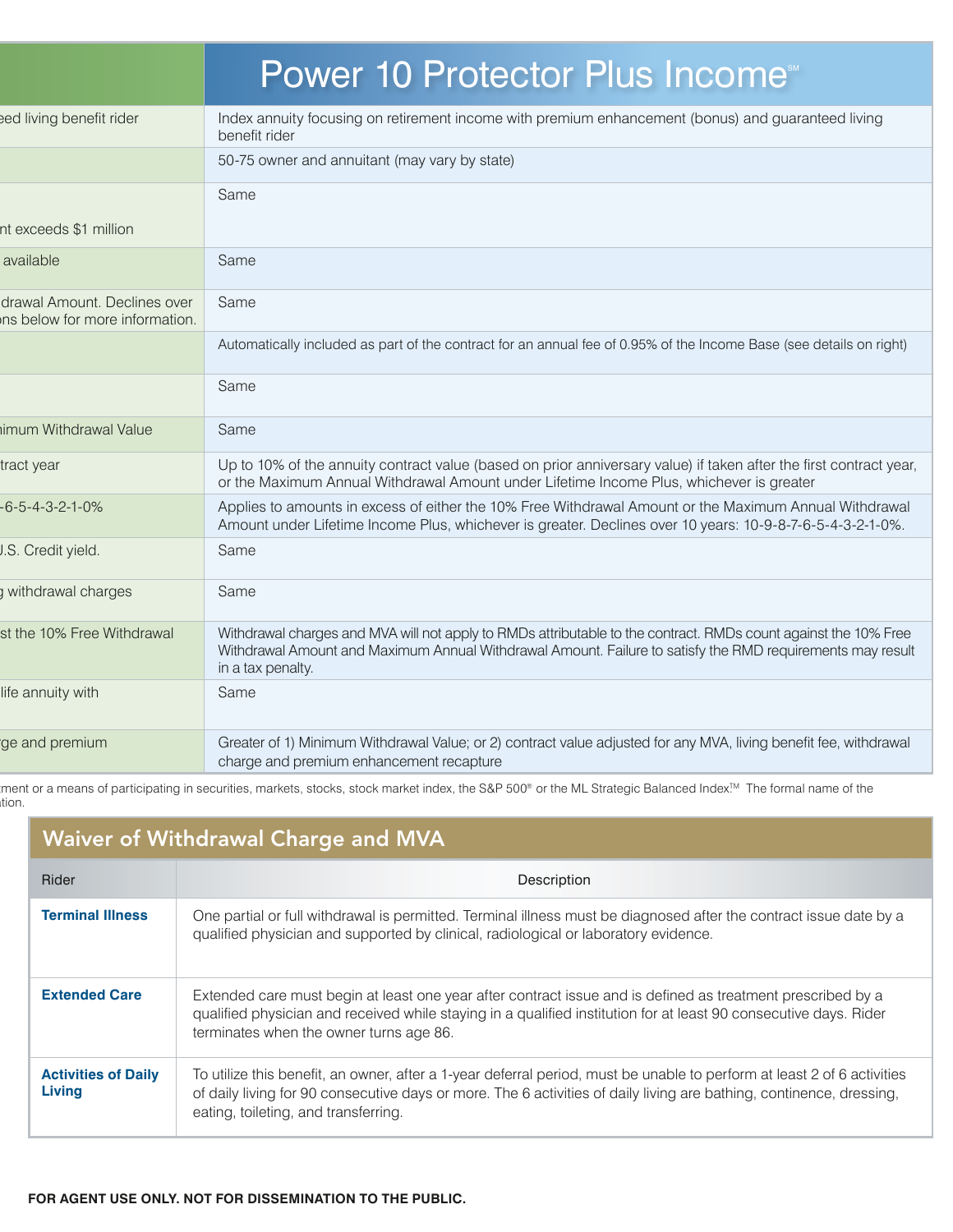| Lifetime Income Plus <sup>®</sup> Guaranteed Living Benefit Rider                                                                                                                            |                                                                                                                                                                                                                                                                                 |                           |                            |  |  |  |                                          |
|----------------------------------------------------------------------------------------------------------------------------------------------------------------------------------------------|---------------------------------------------------------------------------------------------------------------------------------------------------------------------------------------------------------------------------------------------------------------------------------|---------------------------|----------------------------|--|--|--|------------------------------------------|
| Automatically included with Power 10 Protector Plus Income                                                                                                                                   |                                                                                                                                                                                                                                                                                 |                           |                            |  |  |  |                                          |
| <b>Eligible premiums</b>                                                                                                                                                                     | All premiums paid in the contract's first 30 days. Included in the Income Base and Income Credit Base.                                                                                                                                                                          |                           |                            |  |  |  |                                          |
| <b>Issue age</b>                                                                                                                                                                             | 50-75                                                                                                                                                                                                                                                                           |                           |                            |  |  |  |                                          |
| <b>Income Base</b>                                                                                                                                                                           | • Initial: Equals eligible premiums and corresponding premium enhancements                                                                                                                                                                                                      |                           |                            |  |  |  |                                          |
|                                                                                                                                                                                              | • Subsequent: On contract anniversaries, the Income Base can increase to the greater of<br>1) the highest anniversary value; or 2) the Income Base plus any available income credit                                                                                             |                           |                            |  |  |  |                                          |
| • Minimum: 200% of eligible premiums (excluding premium enhancements) on the 10th contract<br>anniversary if withdrawals are not taken before that date<br>• Adjusted for excess withdrawals |                                                                                                                                                                                                                                                                                 |                           |                            |  |  |  |                                          |
|                                                                                                                                                                                              |                                                                                                                                                                                                                                                                                 |                           |                            |  |  |  | <b>Annual Income Credit</b><br>(Roll-up) |
|                                                                                                                                                                                              | • Keep the Difference—the amount credited is reduced by the percentage of the Income Base<br>withdrawn, when withdrawals are taken subject to the terms of the rider during the first 10 contract years                                                                         |                           |                            |  |  |  |                                          |
|                                                                                                                                                                                              | • Not available in years when excess withdrawals are taken                                                                                                                                                                                                                      |                           |                            |  |  |  |                                          |
| <b>Income Credit Base</b>                                                                                                                                                                    | • Initial: Equals eligible premiums and corresponding premium enhancements                                                                                                                                                                                                      |                           |                            |  |  |  |                                          |
|                                                                                                                                                                                              | • Subsequent: If the Income Base steps up to the highest anniversary value on a contract anniversary,<br>the Income Credit Base will also step up to this amount. The Income Credit Base is not increased if the<br>Income Base rises due to the addition of the income credit. |                           |                            |  |  |  |                                          |
| • Adjusted for excess withdrawals                                                                                                                                                            |                                                                                                                                                                                                                                                                                 |                           |                            |  |  |  |                                          |
| <b>Income Credit Period</b>                                                                                                                                                                  | 10 years                                                                                                                                                                                                                                                                        |                           |                            |  |  |  |                                          |
| <b>Maximum Annual</b>                                                                                                                                                                        | • Calculated as a percentage of the Income Base.                                                                                                                                                                                                                                |                           |                            |  |  |  |                                          |
| <b>Withdrawal Amount</b><br>(MAWA)                                                                                                                                                           | Based on the number of covered individuals and the age of the covered person at the time of the first<br>$\bullet$<br>withdrawal on or after age 60:                                                                                                                            |                           |                            |  |  |  |                                          |
|                                                                                                                                                                                              | Age of Covered Person(s)<br>at First Withdrawal                                                                                                                                                                                                                                 | <b>One Covered Person</b> | <b>Two Covered Persons</b> |  |  |  |                                          |
|                                                                                                                                                                                              | 75 and older                                                                                                                                                                                                                                                                    | 6.00%                     | 5.50%                      |  |  |  |                                          |
|                                                                                                                                                                                              | 70 to 74                                                                                                                                                                                                                                                                        | 5.50%                     | 5.00%                      |  |  |  |                                          |
|                                                                                                                                                                                              | 65 to 69                                                                                                                                                                                                                                                                        | 5.00%                     | 4.50%                      |  |  |  |                                          |
|                                                                                                                                                                                              | 60 to 64                                                                                                                                                                                                                                                                        | 4.25%                     | 3.75%                      |  |  |  |                                          |
|                                                                                                                                                                                              | • Excess withdrawals will reduce future income under the benefit, even if they are Free Withdrawals                                                                                                                                                                             |                           |                            |  |  |  |                                          |
|                                                                                                                                                                                              | • Age is based on the age of the older individual if the contract is jointly owned (one covered person)<br>or the age of the younger individual (two covered persons)                                                                                                           |                           |                            |  |  |  |                                          |
| Fee                                                                                                                                                                                          | 0.95% of the Income Base. Deducted from the contract value on each contract anniversary or on a<br>pro-rata basis if the contract is fully surrendered before the end of the contract year.                                                                                     |                           |                            |  |  |  |                                          |

### **Key Terms and Definitions**

**Excess withdrawals:** Withdrawals taken prior to age 60 or in excess of the Maximum Annual Withdrawal Amount.

**Highest Anniversary Value:** The contract value on a contract anniversary that is higher than all previous anniversary values. **Income Base:** The value on which guaranteed withdrawals and the rider fee are based; it is not used in the calculation of the contract value or any other benefits under the contract, and cannot be withdrawn partially or in a lump sum.

**Income Credit:** The amount that may be added to the Income Base in each of the first 10 contract years.

**Income Credit Base:** A component of the rider that is used to calculate the annual income credit.

**Maximum Annual Withdrawal Amount:** The maximum amount of income that can be taken each year without reducing the Income Base and Income Credit Base.

**Premium enhancement:** Amount that may be added to the contract (also known as the premium bonus).

**Premium enhancement recapture:** Premium enhancements are subject to a 10-year recapture schedule. If the contract is annuitized or surrendered, or if withdrawals in excess of the 10% Free Withdrawal Amount are taken prior to the end of the 10-year period, a portion of the premium enhancement will be recaptured on a pro-rata basis. Pro-rata means that the premium enhancement will be reduced by the same percentage that the withdrawal in excess of the Free Withdrawal Amount reduced the contract value.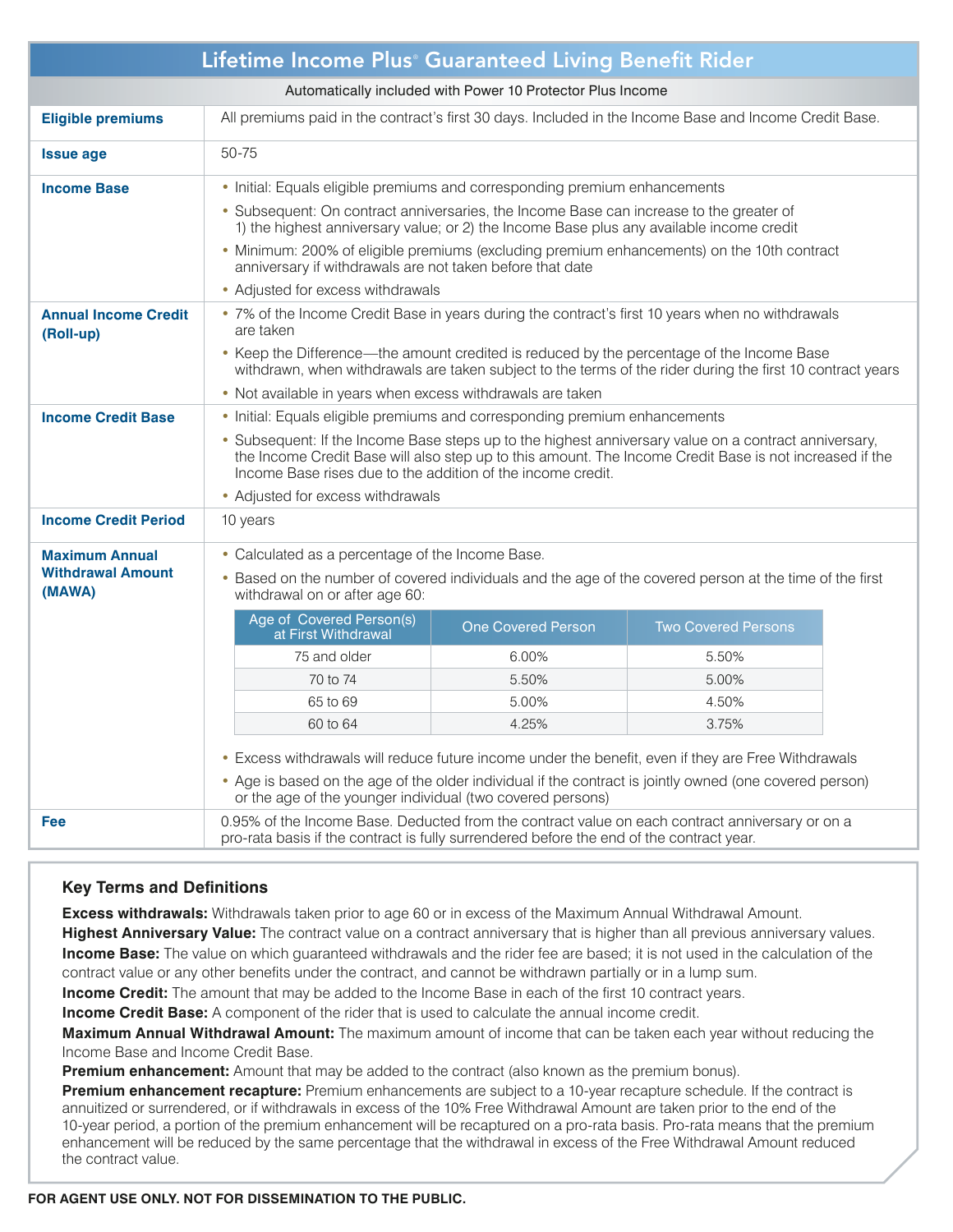## Offer Clients a Powerful Combination for Retirement

To prepare for a strong financial future, it's important to consider a retirement savings vehicle that can help clients build more assets for retirement. The Power Series of Index Annuities<sup>SM</sup> offers clients the opportunity to:

- ● PROTECT their principal against market loss with a fixed interest account and five index interest crediting strategies.
- ● GROW their retirement assets with interest crediting strategies that are based in part on the performance of the S&P 500® (excluding dividends) or the ML Strategic Balanced Index<sup>™</sup>
- ACCUMULATE more assets for retirement through the power of tax deferral.

In addition, Power 10 Protector Plus Income<sup>™</sup> with the Lifetime Income Plus® guaranteed living benefit rider can provide clients with **GUARANTEED RISING INCOME** for the first 10 contract years, as long as withdrawals are taken subject to the terms of the rider.

Note: Lifetime Income Plus is automatically included with Power 10 Protector Plus Income for an annual fee of 0.95% of the Income Base. Guarantees are backed by the claims-paying ability of American General Life Insurance Company. Restrictions and limitations apply.



### Important Information about Selling Index Annuity Products

Index annuity products are fixed deferred annuities, and it's important that producers properly position these products when selling them to clients. Index annuities are not subject to federal and state securities registration requirements, so it's important to understand that the way in which a product is marketed can directly impact the determination of whether it is considered to be a security. Therefore, all producers should be aware of the following guidelines for marketing index annuity products:

- Index annuity products should be properly positioned as fixed deferred annuities and not as any other kind of product.
- They should not be marketed as being equivalent to, or as a substitute for, equity investments (such as mutual funds, securities, an investment in the market, etc.).
- The marketing and sales process should speak to the guaranteed features of the product without unduly emphasizing the possibility of index interest crediting or implying any linkage to equities.
- The overall focus of any marketing, including any sales presentations, should be the long-term retirement aspects of index annuities, such as minimum guaranteed surrender values, annuity payout options and the safety and stability of insurance products in general.

### **FOR AGENT USE ONLY. NOT FOR DISSEMINATION TO THE PUBLIC.**